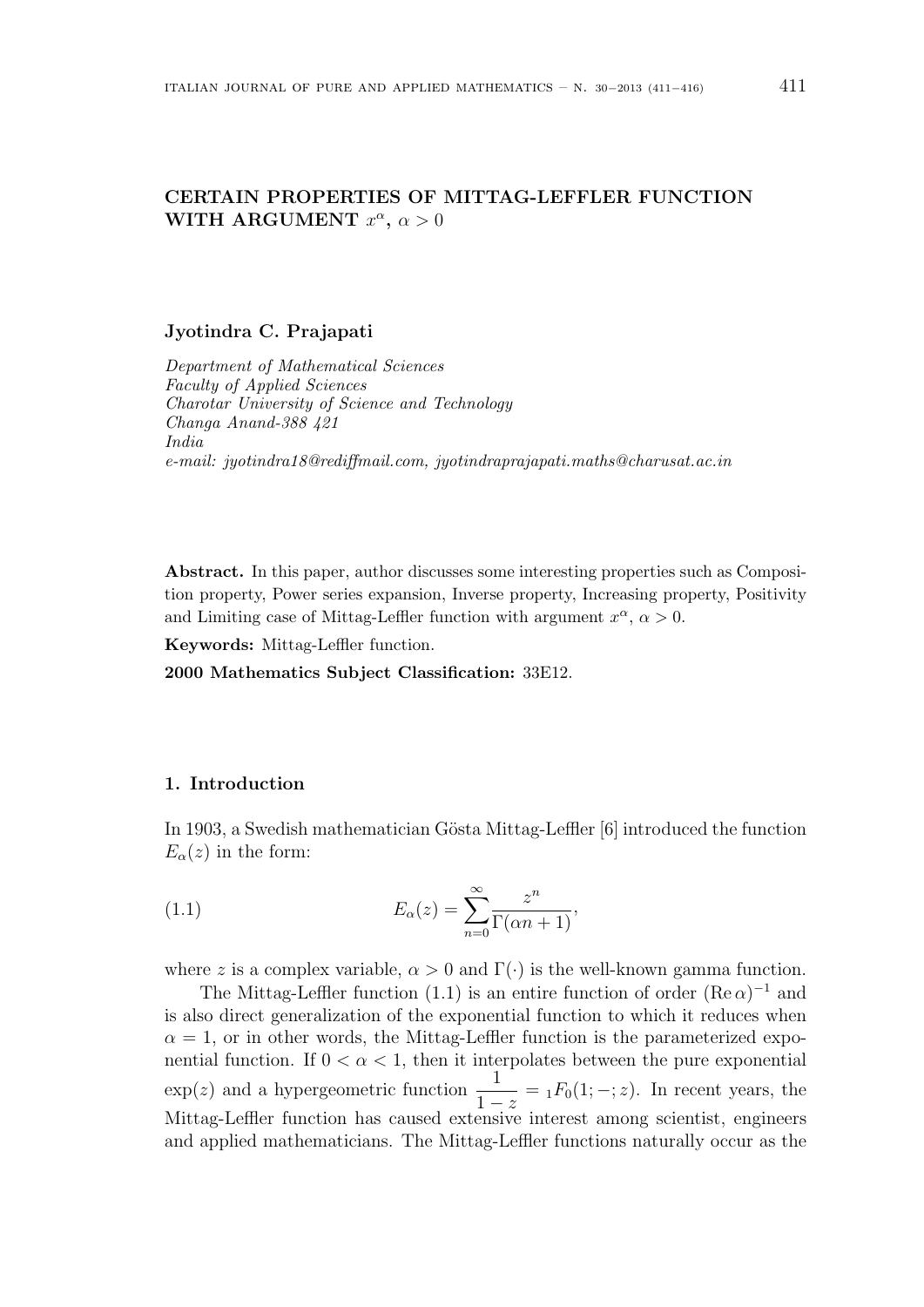solution of fractional order differential equation or fractional order integral equations. Some applications of the function (1.1) have already been discussed in [4], [5], [7] and [8].

Few interesting special cases of  $E_\alpha(z)$  are as listed below.

$$
(1.2) \qquad E_0(z) = \frac{1}{1-z}; \ |z| < 1,
$$

(1.3) 
$$
E_{\frac{1}{2}}(z) = \sum_{n=0}^{\infty} \frac{z^n}{\Gamma(\frac{n}{2} + 1)} = \exp(z^2) \text{erf}_c(-z)
$$

(1.4) 
$$
E_1(z) = \sum_{n=0}^{\infty} \frac{z^n}{\Gamma(n+1)} = e^z
$$

$$
(1.5) \qquad E_2(z) = \cos h(\sqrt{z})
$$

(1.6) 
$$
E_3(z) = \frac{1}{3} \left[ \cos \left( z^{\frac{1}{4}} \right) + 2 \exp \left( -\frac{z^{\frac{1}{3}}}{2} \right) \cos \left( \frac{\sqrt{3}}{2} z^{\frac{1}{3}} \right) \right]
$$

$$
(1.7) \qquad E_4(z) = \frac{1}{2} \left[ \cos \left( z^{\frac{1}{4}} \right) + \cos h \left( z^{\frac{1}{4}} \right) \right]
$$

## **2. Mittag-Leffler function with argument** *x <sup>α</sup>* **and its properties**

In this section, the author establishes some interesting properties of the Mittag-Leffler function  $x^{\alpha}$ .

The Mittag-Leffler function does not satisfy the composition property,  $E_{\alpha}(x)E_{\alpha}(y) \neq E_{\alpha}(x+y)$ , but it can be observed that (Jumarie [1], [2], [3]) the function

(2.1) 
$$
E_{\alpha}(x^{\alpha}) = \sum_{n=0}^{\infty} \frac{x^{\alpha n}}{\Gamma(\alpha n + 1)}; \ \alpha > 0,
$$

does satisfy the composition property

(2.2) 
$$
E_{\alpha}(x^{\alpha})E_{\alpha}(y^{\alpha}) = E_{\alpha}\{(x+y)^{\alpha}\}, \quad \forall x \in \mathbb{R}.
$$

The function  $E_\alpha(x^\alpha)$  defined in (2.1) converges absolutely for

$$
|x| < \left(\frac{\Gamma(\alpha n + \alpha + 1)}{\Gamma(\alpha n + 1)}\right)^{\frac{1}{\alpha}}
$$

is a Mittag-Leffler function with argument  $x^{\alpha}$ ,  $\alpha > 0$ , and this also can be reduced in the exponential function for  $\alpha = 1$ .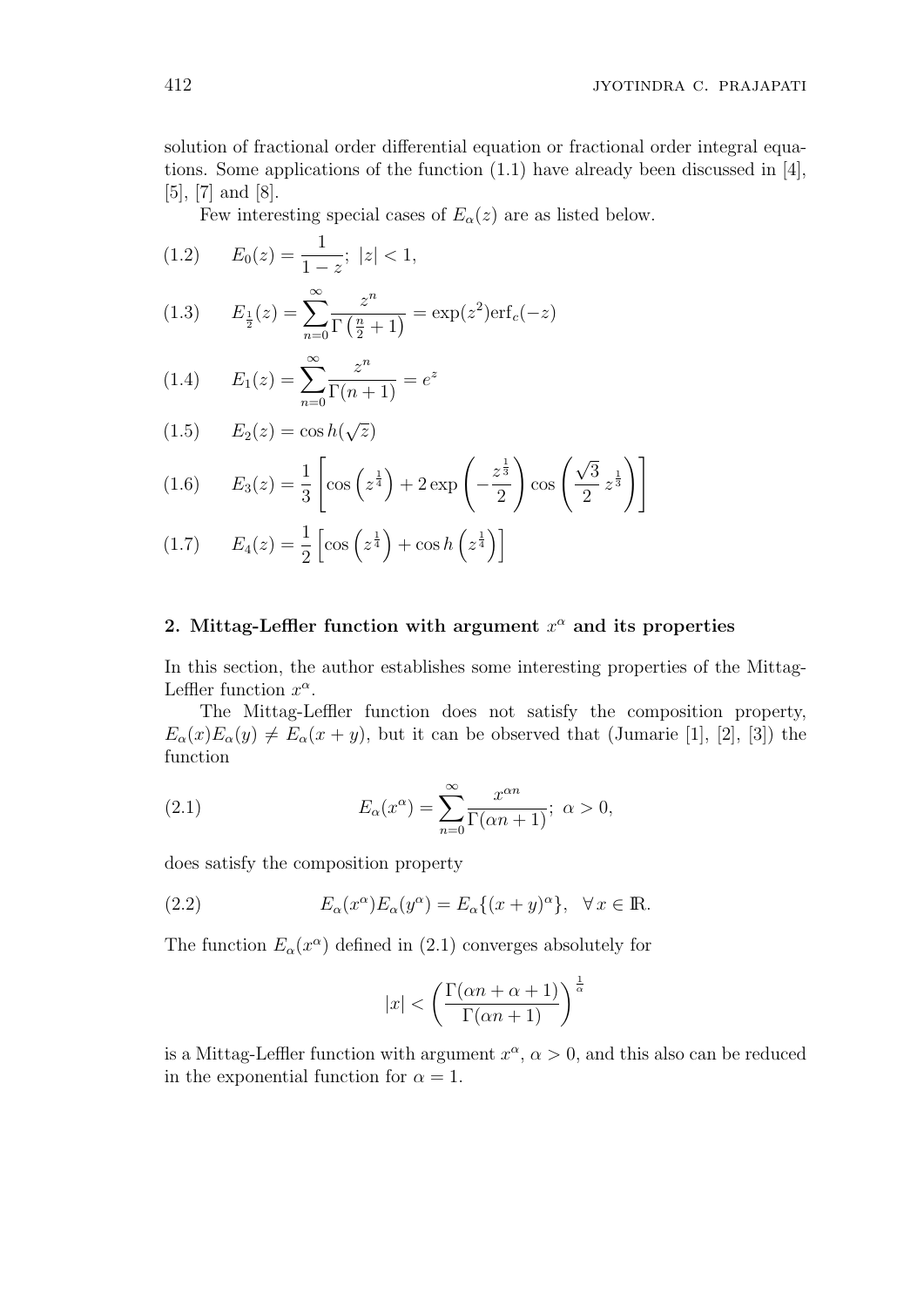(i) Power series expansion of  $E_\alpha(x^\alpha)$ 

(2.3)  

$$
E_{\alpha}(x^{\alpha}) = \sum_{n=0}^{\infty} \frac{x^{\alpha n}}{\Gamma(\alpha n + 1)}; \ \alpha > 0, \ \forall x \in \mathbb{R}
$$

$$
= 1 + \frac{x^{\alpha}}{\Gamma(\alpha + 1)} + \frac{x^{2\alpha}}{\Gamma(2\alpha + 1)} + \frac{x^{3\alpha}}{\gamma(3\alpha + 1)} + \cdots
$$

Taking  $x = 0$  in  $(2.3)$ , we get

$$
(2.4) \t\t\t E_{\alpha}(0) = 1.
$$

#### **(ii) Inverse Property and its particular cases:**

Putting  $y = -x$  in (2.2), yields

$$
E_{\alpha}(0) = E_{\alpha}(x^{\alpha})E_{\alpha}\{(-x)^{\alpha}\}.
$$

Using (2.4), the above equation yields

(2.5) 
$$
E_{\alpha}\{(-x)^{\alpha}\} = \frac{1}{E_{\alpha}(x^{\alpha})}.
$$

If  $\alpha = 1$ , then (2.2) and (2.5) becomes

$$
\exp(x + y) = \exp(x) \exp(y)
$$
 and  $\exp(-x) = \frac{1}{\exp(x)}$ .

### **(iii) Increasing property:**

If  $x > y > 0 \implies -y > -x$  for odd positive integer  $\alpha$ , we can write

$$
(-y)^{\alpha} > (-x)^{\alpha};
$$

this gives

$$
E_{\alpha}\{(-y)^{\alpha}\} > E_{\alpha}\{(-x)^{\alpha}\};
$$

using  $(2.5)$ , this leads to

(2.6) 
$$
\frac{1}{E_{\alpha}(y^{\alpha})} > \frac{1}{E_{\alpha}(x^{\alpha})} \quad \text{i.e.} \quad E_{\alpha}(x^{\alpha}) > E_{\alpha}(y^{\alpha}).
$$

Now, again if  $x > y > 0$ , then  $x^{\alpha} > y^{\alpha} > 0$  implies that

$$
(2.7) \t\t\t E_{\alpha}(x^{\alpha}) > E_{\alpha}(y^{\alpha}).
$$

Equations (2.6) and (2.7) imply that  $E_\alpha(x^\alpha)$  is strictly increasing function for odd positive integer *α*.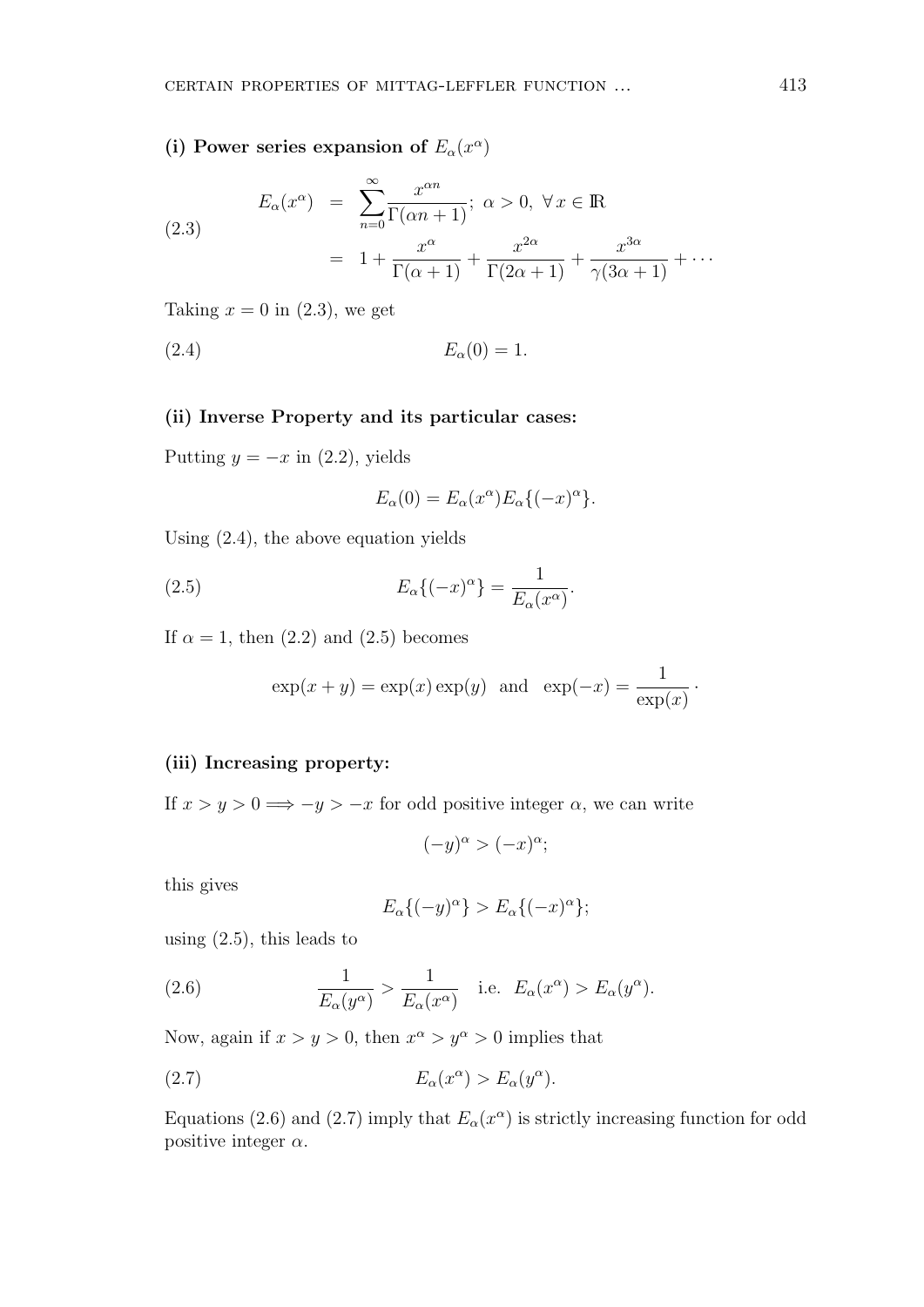## **(iv) Positivity:**

For  $\alpha \in \mathbb{N}$  and  $x \geq 0$ , we have

$$
(2.8) \t\t\t E_{\alpha}(x^{\alpha}) > 0
$$

again for

$$
x < 0 \Longrightarrow -x > 0.
$$

Therefore, for  $\alpha \in \mathbb{N}$ , we have

$$
(-x)^{\alpha} > 0
$$
  
\n
$$
\implies E_{\alpha}\{(-x^{\alpha})\} > E_{\alpha}(0) = 1 > 0;
$$

using (2.5), this leads to

$$
\frac{1}{E_{\alpha}(x^{\alpha})} > 0
$$

and hence

$$
(2.9) \t\t\t E_{\alpha}(x^{\alpha}) > 0.
$$

Equations  $(2.8)$  and  $(2.9)$  show that

$$
E_{\alpha}(x^{\alpha}) > 0; \ \alpha \in \mathbb{N} \text{ and } \forall x \in \mathbb{R}.
$$

## **(v) Limiting case:**

Equation (2.3), gives

(2.10) 
$$
E_{\alpha}(x^{\alpha}) \to \infty \text{ as } x \to \infty \text{ for } \alpha > 0.
$$

Now, consider

$$
\lim_{x \to -\infty} E_{\alpha}(x^{\alpha}) = \lim_{y \to \infty} E_{\alpha}\{(-y)^{\alpha}\}
$$

$$
= \lim_{y \to \infty} \frac{1}{E_{\alpha}(y^{\alpha})} = 0.
$$

Therefore,

(2.11) 
$$
E_{\alpha}(x^{\alpha}) \to 0 \text{ as } x \to -\infty \text{ for } \alpha > 0.
$$

From (2.5),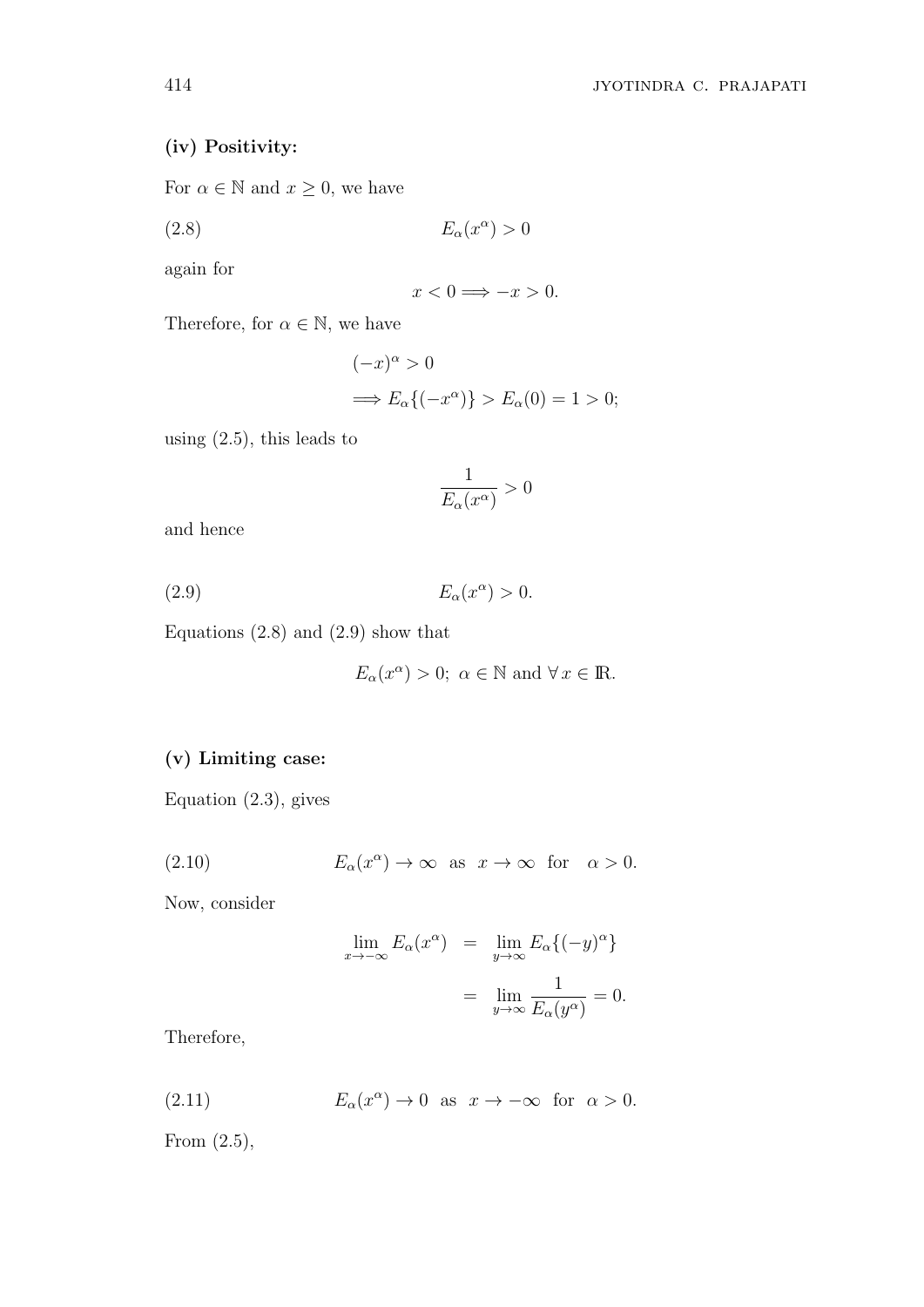$$
E_{\alpha}\{(-x)^{\alpha}\} = \frac{1}{E_{\alpha}(x^{\alpha})}
$$
  
= 
$$
\frac{1}{1 + \frac{x^{\alpha}}{\Gamma(\alpha+1)} + \frac{x^{2\alpha}}{G(2\alpha+1)} + \frac{x^{3a}}{\Gamma(3\alpha+1)} + \dots + \frac{x^{\alpha(n+1)}}{\Gamma(\alpha n+\alpha+1)} + \dots}
$$
  
< 
$$
< \frac{\Gamma(\alpha n + \alpha + 1)}{x^{\alpha n+\alpha}}.
$$

Therefore,

$$
\lim_{x \to \infty} x^{\alpha n} E_a \{ (-x)^{\alpha} \} < \lim_{x \to \infty} \frac{\Gamma(\alpha n + \alpha + 1)}{x^{\alpha}} = 0, \quad \alpha > 0,
$$

hence

(2.12) 
$$
x^{\alpha n} E_{\alpha}\{(-x)^{\alpha}\}\to 0 \text{ as } x \to \infty \text{ for } \alpha > 0.
$$

## **3. Concluding remarks**

The results established in this paper seem to be new and stimulate the scope of further research and other computational aspects.

**Acknowledgement.** The author is thankful to reviewers for their valuable suggestions to improve the quality of paper.

#### **References**

- [1] Jumarie G., *Laplace's transform of fractional order via the Mittag-Leffler function and modified Riemann-Liouville derivative*, Appl. Math. Letter, 22 (11) (2009), 1659-1664.
- [2] Jumarie G., *Probability calculus of fractional order and fractional Taylor series application to Fokker-Plank equation and information of non-random function,* Chaos Solution Fractals, 40 (2009), 1428-1448.
- [3] Jumarie G., *Modified Riemann-Liouville derivative and fractional Taylor series of Nondifferentiable functions further results*, Computer and Mathematics with Applications, 51 (2006), 1367-1376.
- [4] KONHAUSER, J.D.E., *Biorthogonal polynomials suggested by the Laguerre polynomials,* Pacific J. Math, 21 (2) (1967), 303-314.